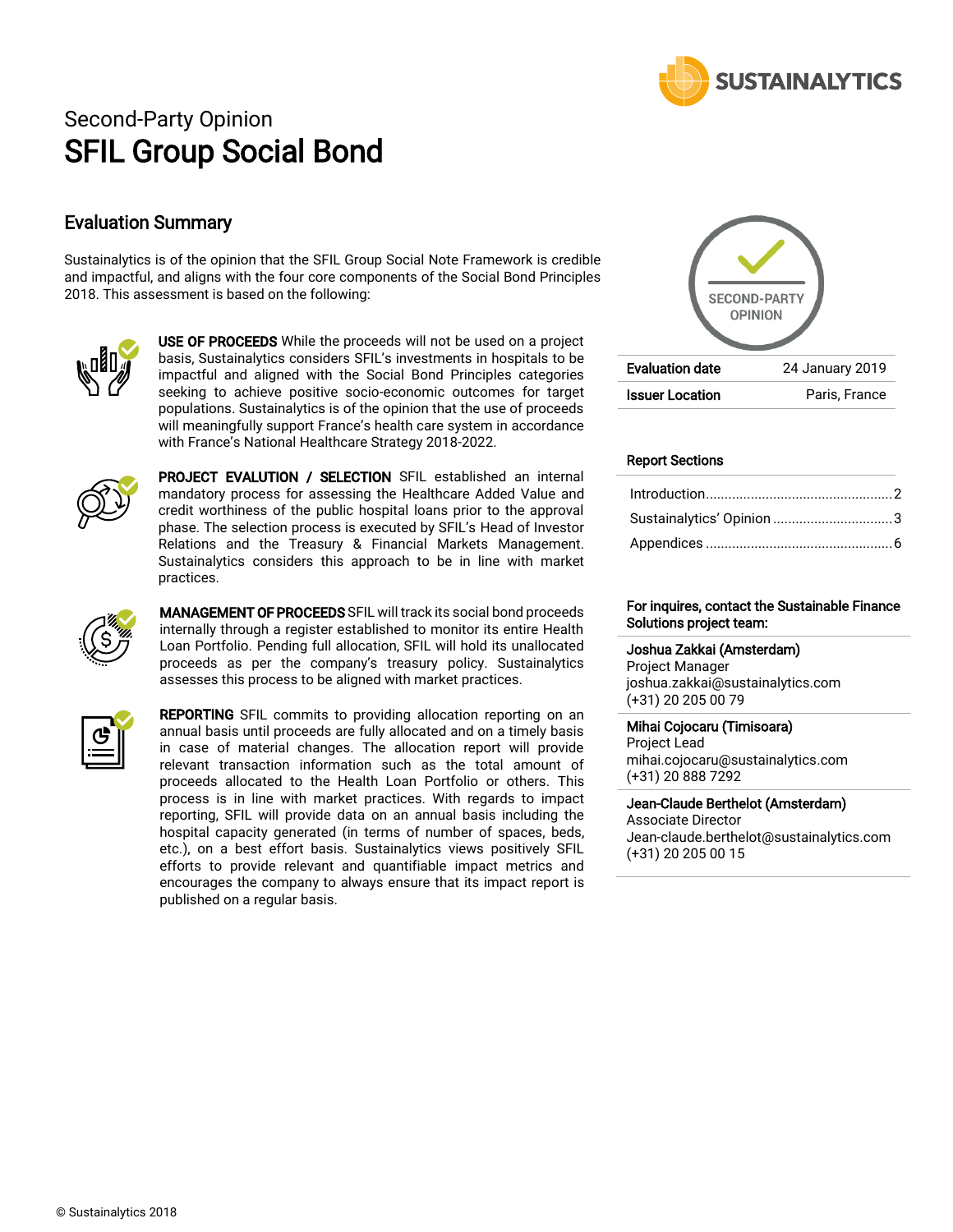# <span id="page-1-0"></span>Introduction

SFIL ("SFIL" or "the company") is a French public development bank that was created in February 2013 with the aim of ensuring the availability of financing for the country's public sector. SFIL's sole and wholly owned subsidiary, Caisse Francaise de Financement Local (CAFFIL), is the entity through which the issuer raises funds on capital markets. Since 2016, the group is also an active issuer directly through SFIL. SFIL has developed a social bond framework under which it will issue multiple social bonds and use the proceeds to finance and refinance expenditures related to public healthcare.

The net proceeds of each social bond will be used to finance or refinance, in whole or in part, existing or future loans that ensure adequate financing for France's public hospital system. The framework defines eligibility criteria in the following area:

1. SFIL's Health Loan Portfolio: all public hospital loans issued by SFIL since 2013.

SFIL engaged Sustainalytics to review the SFIL Group Social Note Framework and provide a second-party opinion on the alignment of the framework with the Social Bond Principles 2018 (the "SBP"), as administered by the International Capital Market Association (the "ICMA")<sup>1</sup>, and the framework's social credentials. This social bond framework has been published in a separate document.

As part of this engagement, Sustainalytics held conversations with various members of SFIL's management team to understand the sustainability impact of their business processes and planned use of proceeds, as well as management of proceeds and reporting aspects of SFIL's social bond. Sustainalytics also reviewed relevant public documents and non-public information.

This document contains Sustainalytics' opinion of the SFIL Group Social Note Framework and should be read in conjunction with that framework.

 $\overline{a}$ 1 ICMA's Social Bond Principles 2018 https://www.icmagroup.org/green-social-and-sustainability-bonds/social-bond-principles-sbp/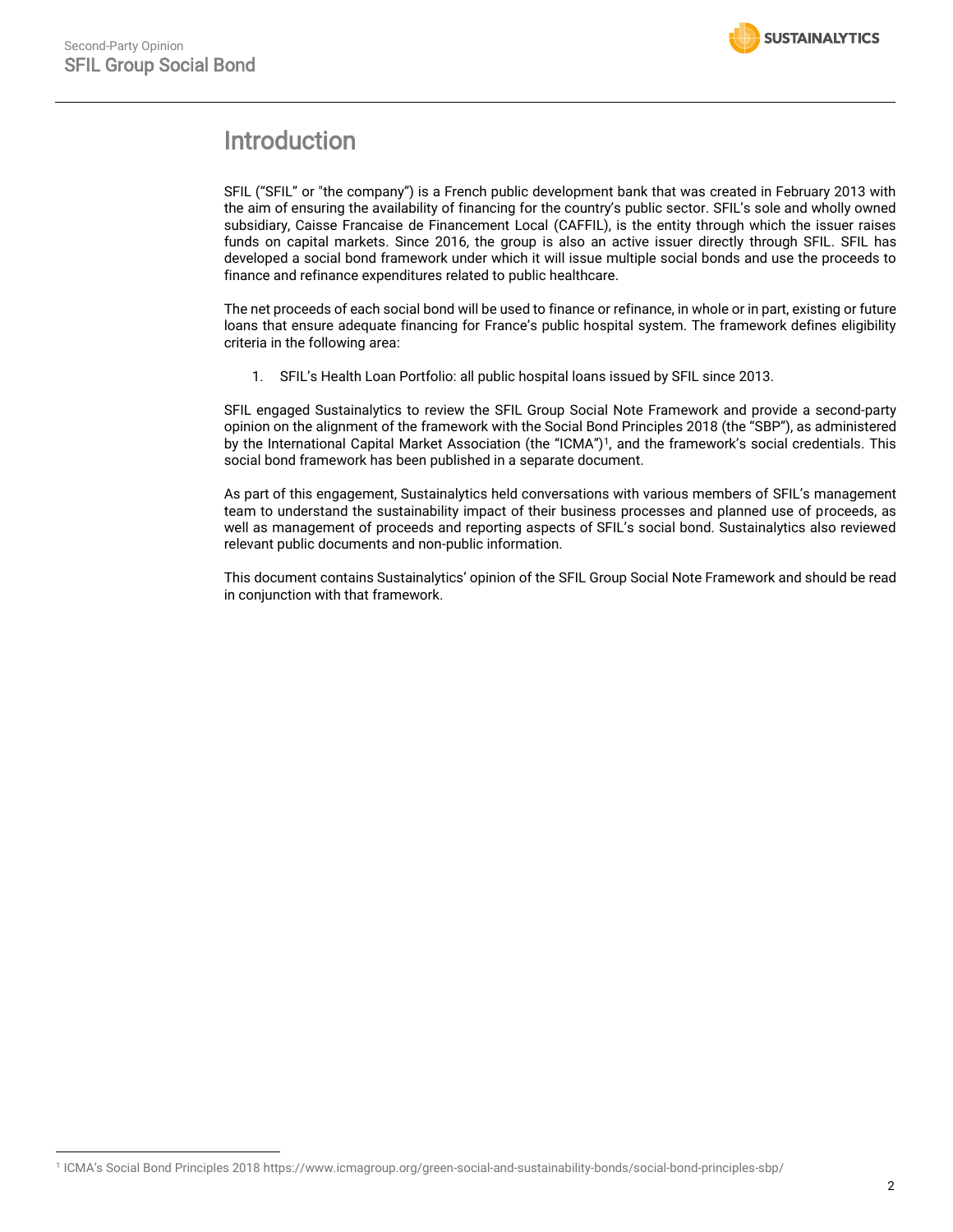# <span id="page-2-0"></span>Sustainalytics' Opinion

## Section 1: Sustainalytics' Opinion on the SFIL Group Social Note Framework

#### **Summary**

Sustainalytics is of the opinion that the SFIL Group Social Note Framework is credible and impactful, and aligns with the four core components of the Social Bond Principles 2018. Additionally, Sustainalytics views SFIL's social bond positively. Some of its key strengths are as follows:

#### Use of Proceeds:

• SFIL intends to use the proceeds of the SFIL Group Social Note Framework for its Health Loan Portfolio consisting of all the public hospital loans originated by the company since 2013. While the proceeds will not be used on a project basis, Sustainalytics considers the use of proceeds in hospitals to be aligned with the eligibility categories of Social Bond Principles and impactful, especially given SFIL's consideration of the Healthcare Added Value of public hospitals in the selection process of eligible loans. Sustainalytics believes that SFIL's investments will meaningfully support France's health care system in accordance with France's National Healthcare Strategy 2018- 2022. <sup>2</sup> For additional information on impact, please consult Section 3.

#### Project Selection Process:

• SFIL established an internal two-step credit analysis as well as an internal scoring methodology applied to all public hospital loans to assess the Healthcare Added Value and credit worthiness of a given public hospital prior to approving the specific loan. The selection process is executed by SFIL's Head of Investor Relations and the Treasury & Financial Markets Management. SFIL confirmed that the Credit Risk Committee, comprising the CEO, CFO, CRO and internal audit committee, reviews all credit risk procedures and methodologies used to assess the Healthcare Added Value and credit worthiness of the loans. Sustainalytics considers this approach to be in line with market practices.

#### Management of Proceeds:

• SFIL will track its social bond proceeds internally through a register established to monitor its entire Health Loan Portfolio. SFIL has confirmed that the total outstanding amount of the social bond proceeds will always be lower than the size of the Health Loan Portfolio. Pending full allocation of the funds, SFIL will invest the unallocated proceeds as per the company's treasury policy. Moreover, SFIL confirmed that an auditor will provide an annual confirmation of the social bond proceeds' allocation in line with the framework's eligibility criteria. Sustainalytics considers this process to be aligned with market practices.

#### Reporting:

 $\overline{\phantom{a}}$ 

• SFIL commits to providing allocation reporting on an annual basis until proceeds are fully allocated and on a timely basis in case of material changes. The allocation report will provide relevant transaction information such as the total amount of proceeds allocated to the Health Loan Portfolio or others. This process is in line with market practices. With regards to impact reporting , SFIL will provide data on an annual basis including the hospital capacity generated (in number of spaces and beds) and the number of hospital stays.<sup>3</sup> Sustainalytics views positively SFIL's efforts to provide relevant and quantifiable impact metrics and encourages the company to ensure that its impact report is published on a regular basis.

#### Alignment with Social Bond Principles 2018:

Sustainalytics has determined that SFIL's social bond aligns to the four core components of the Social Bond Principles 2018. For detailed information please refer to Appendix 1: External Review Form.

<sup>2</sup> France's National Healthcare Strategy 2018 2022 document available at: [http://solidarites-sante.gouv.fr/IMG/pdf/dossier\\_sns\\_2017\\_vdefpost](http://solidarites-sante.gouv.fr/IMG/pdf/dossier_sns_2017_vdefpost-consult.pdf)[consult.pdf](http://solidarites-sante.gouv.fr/IMG/pdf/dossier_sns_2017_vdefpost-consult.pdf)

<sup>&</sup>lt;sup>3</sup> SFIL confirmed that KPI 'places' is used to quantify the number of partial hospitalizations (medical treatments of less than one day), while KPI 'beds' is used to quantify the number complete hospitalizations (medical treatment of more than one day). The 'stays' measure the number of visits in the hospital, independently of the visit duration (within one day or over several days).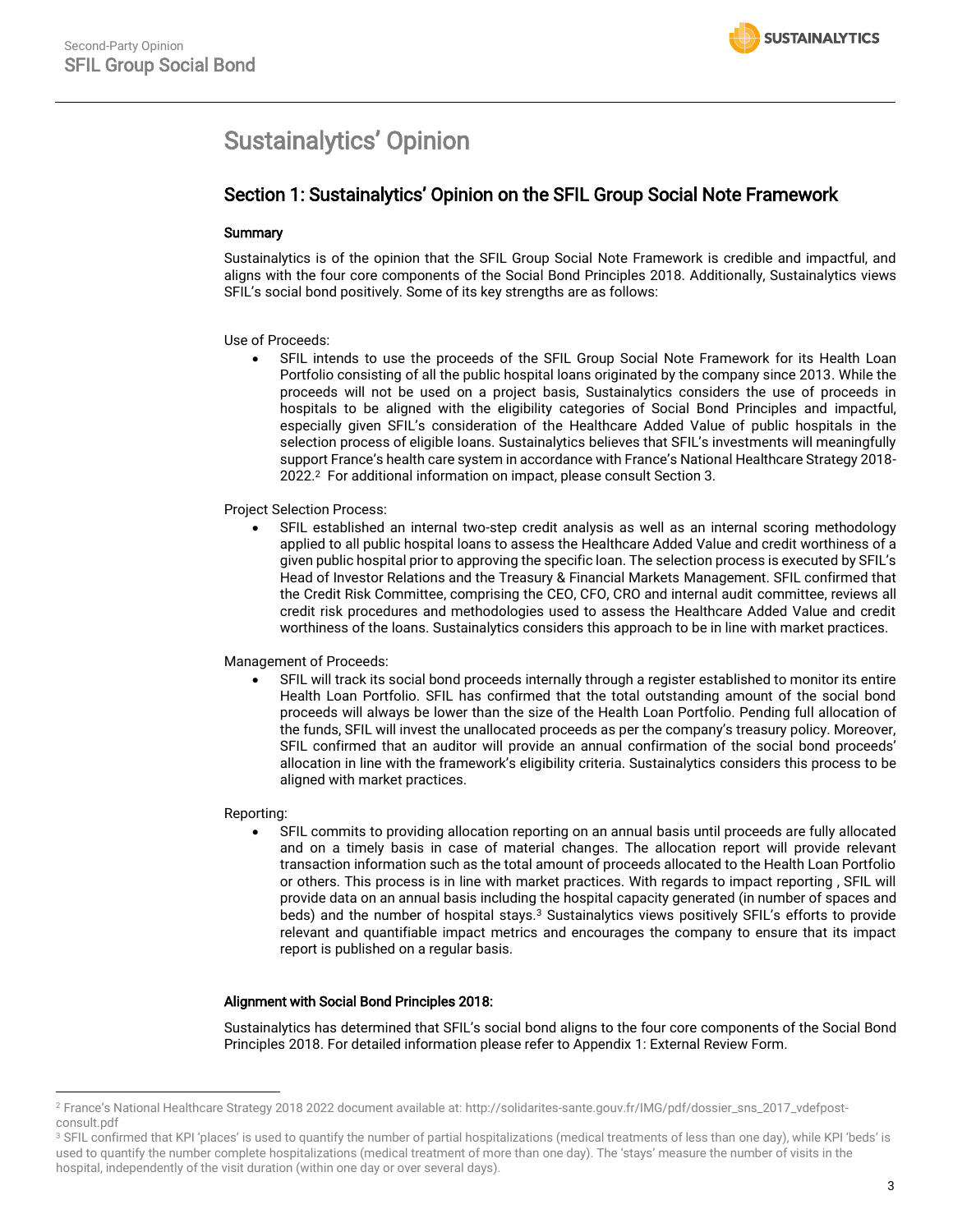## Section 2: Sustainability Strategy of the Issuer

#### Contribution of framework to SFIL's Sustainability Strategy

SFIL was established in 2013 by the French government to provide long-term funding to the French publicsector following the 2008 financial crisis, which had curbed funding availability. SFIL operated under a specific public mandate to secure funding for the French healthcare system and for the social infrastructure investment requirements, among others. Sustainalytics believes that SFIL's issuance of social bonds represents an organic and legitimate extension of its mandate to secure funding for France's healthcare and social infrastructure system. Moreover, given SFIL's recent cooperation with La Banque Postale, SFIL secured a 20-25% market share in France's public sector, <sup>4</sup> thus further highlighting the company's suitability to play a meaningful role in supporting France's social infrastructure.

SFIL's role in fostering healthcare and social infrastructure is also underlined by the local context in which approximately 60% of all French public-sector investments are realized with funding secured through public banks as SFIL. As such, based on SFIL's mandate to secure funding for France's social and healthcare infrastructure, Sustainalytics considers that the company is well positioned to issue social bonds.

#### Well positioned to address common social risks associated with the projects

SFIL intends to use the proceeds to finance and refinance a Health Loan Portfolio including public health services, research and development for treatment and training for healthcare professionals. While healthcare infrastructure has a clear positive social impact, Sustainalytics recognizes that healthcare and social infrastructure projects may pose specific risks such as the unequal patient treatment, safety and quality of the healthcare treatment and cost control risks. Under the French national healthcare system, local hospitals are required to offer universal healthcare to the entire French population, particularly to financially and socially vulnerable groups, elderly or homeless people, with the purpose of reducing social inequalities free of any kind of discrimination.<sup>5</sup> In this sense, the French legislation requires that in the absence of insurance, the French public hospitals are required to provide free healthcare.

Moreover, SFIL confirmed that the monitoring and prevention of environmental and social risks commonly associated with healthcare systems are executed by France's Regional Healthcare Agencies (ARS – Agences Régionales de Santé), which is also responsible for ensuring adequate resource allocation for the entire healthcare system, in line with France's Code de la Santé Publique.<sup>6</sup> Based on the above, Sustainalytics considers that SFIL's financing of public hospital loans will be executed within a strict administrative and legislative structure which provides an adequate framework for ensuring a proper level of risk mitigation against the above-mentioned social and environmental risks.

# Section 3: Impact of Use of Proceeds

#### The importance of public healthcare in France

The public healthcare system in France is open to all citizens and provides universal healthcare, guaranteeing coverage of healthcare expenses with no gap in coverage in the event of a change in circumstances. 7 However, data from 2015 suggests that France has a relatively high level of unmet medical needs compared

 $\overline{\phantom{a}}$ 

<sup>4</sup> SFIL Corporate Responsibility Report, February 2018

<sup>5</sup> Excerpts from France's Public Healthcare Code are available here:

[https://www.legifrance.gouv.fr/affichCodeArticle.do?cidTexte=LEGITEXT000006072665&idArticle=LEGIARTI000006686891&dateTexte=&categorieLien](https://www.legifrance.gouv.fr/affichCodeArticle.do?cidTexte=LEGITEXT000006072665&idArticle=LEGIARTI000006686891&dateTexte=&categorieLien=cid)  $=$ cid :

[https://www.legifrance.gouv.fr/affichCodeArticle.do?cidTexte=LEGITEXT000006072665&idArticle=LEGIARTI000006685741&dateTexte=&categorieLien](https://www.legifrance.gouv.fr/affichCodeArticle.do?cidTexte=LEGITEXT000006072665&idArticle=LEGIARTI000006685741&dateTexte=&categorieLien=cid)  $=$ cid :

[https://www.legifrance.gouv.fr/affichCodeArticle.do?cidTexte=LEGITEXT000006072665&idArticle=LEGIARTI000006685744&dateTexte=&categorieLien](https://www.legifrance.gouv.fr/affichCodeArticle.do?cidTexte=LEGITEXT000006072665&idArticle=LEGIARTI000006685744&dateTexte=&categorieLien=cid)  $=$ cid

<sup>6</sup> France's Public Healthcare Code

<https://www.legifrance.gouv.fr/affichCodeArticle.do?idArticle=LEGIARTI000024462629&cidTexte=LEGITEXT000006072665>

<sup>7</sup> The French Government, The French Social Security System, I - Health, maternity, paternity, disability, and death:

http://www.cleiss.fr/docs/regimes/regime\_france/an\_1.html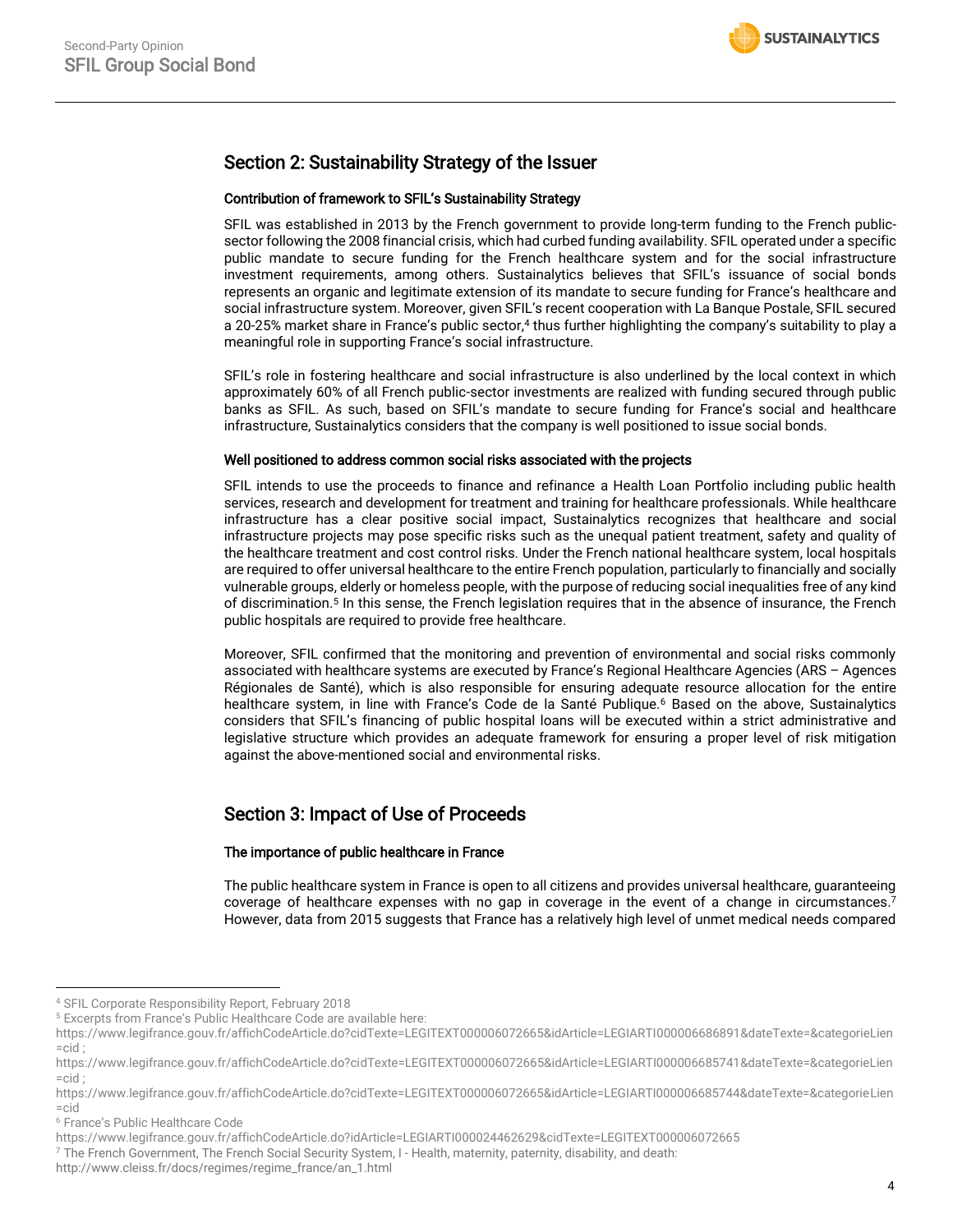to other EU member states, <sup>8</sup> showing that 6.3% of people reported unmet needs for healthcare such as medical examinations or treatment. <sup>9</sup> The population groups with greater unmet needs in the EU include people with lower incomes, the elderly, or those who have less education<sup>10</sup> and people living in remote areas.<sup>11</sup> Since the French public healthcare system is open to the entire French population and given that the French law requires public hospitals to provide healthcare services across all French regions including the most isolated areas, Sustainalytics is of the opinion that the use of proceeds for improvements in public healthcare services will provide a meaningful contribution to France's healthcare system. As such, it will help ensure adequate provision of universal health services, social cohesion, and will contribute to serving populations with unmet needs, in line with France's National Healthcare Strategy 2018-2022.

#### Alignment with/contribution to SDGs

The Sustainable Development Goals (SDGs) were set in September 2015 and form an agenda for achieving sustainable development by the year 2030. This social bond mainly advances the following SDG goals and targets:

| Use of Proceeds Category | <b>SDG</b>                                   | <b>SDG target</b>                                                                                                                                                                                                                           |
|--------------------------|----------------------------------------------|---------------------------------------------------------------------------------------------------------------------------------------------------------------------------------------------------------------------------------------------|
| Health Loan Portfolio    | 3. Good Health and Well-<br>being for People | 3.8 Achieve universal health coverage, including<br>financial risk protection, access to quality<br>essential<br>health-care services and access to safe,<br>effective, quality and affordable essential<br>medicines and vaccines for all. |

# **Conclusion**

SFIL has developed a Social Note Framework under which it intends to issue social bonds and use the proceeds to finance or refinance the debt of a Health Loan Portfolio consisting of all public hospitals originated by SFIL Group since 2013. While the proceeds are not used on a project basis, Sustainalytics considers that SFIL's Eligible Health Loan Portfolio will have a positive social impact and provide meaningful support to France's healthcare system in accordance with France's National Healthcare Strategy 2018-2022.

Based on the above, Sustainalytics considers that SFIL is well positioned to issue social bonds and that the SFIL Group Social Note Framework is credible, robust and aligns with the four pillars of the Social Bonds Principles.

<sup>10</sup> EuroStat 2017, "Unmet health care needs statistics.": http://ec.europa.eu/eurostat/statistics-

explained/index.php/Unmet\_health\_care\_needs\_statistics

 $\overline{\phantom{a}}$ 

<sup>&</sup>lt;sup>8</sup> European Commission, Expert Panel on Effective Ways of Investing in Health, Access to health services in the European Union, published May 2016: https://ec.europa.eu/health/expert\_panel/sites/expertpanel/files/015\_access\_healthservices\_en.pdf

<sup>&</sup>lt;sup>9</sup> European Commission, Benchmarking Access to Healthcare in the EU, 2018:

https://ec.europa.eu/health/expert\_panel/sites/expertpanel/files/docsdir/opinion\_benchmarking\_healthcareaccess\_en.pdf

<sup>&</sup>lt;sup>11</sup> European Commission, Benchmarking Access to Healthcare in the EU, 2018:

https://ec.europa.eu/health/expert\_panel/sites/expertpanel/files/docsdir/opinion\_benchmarking\_healthcareaccess\_en.pdf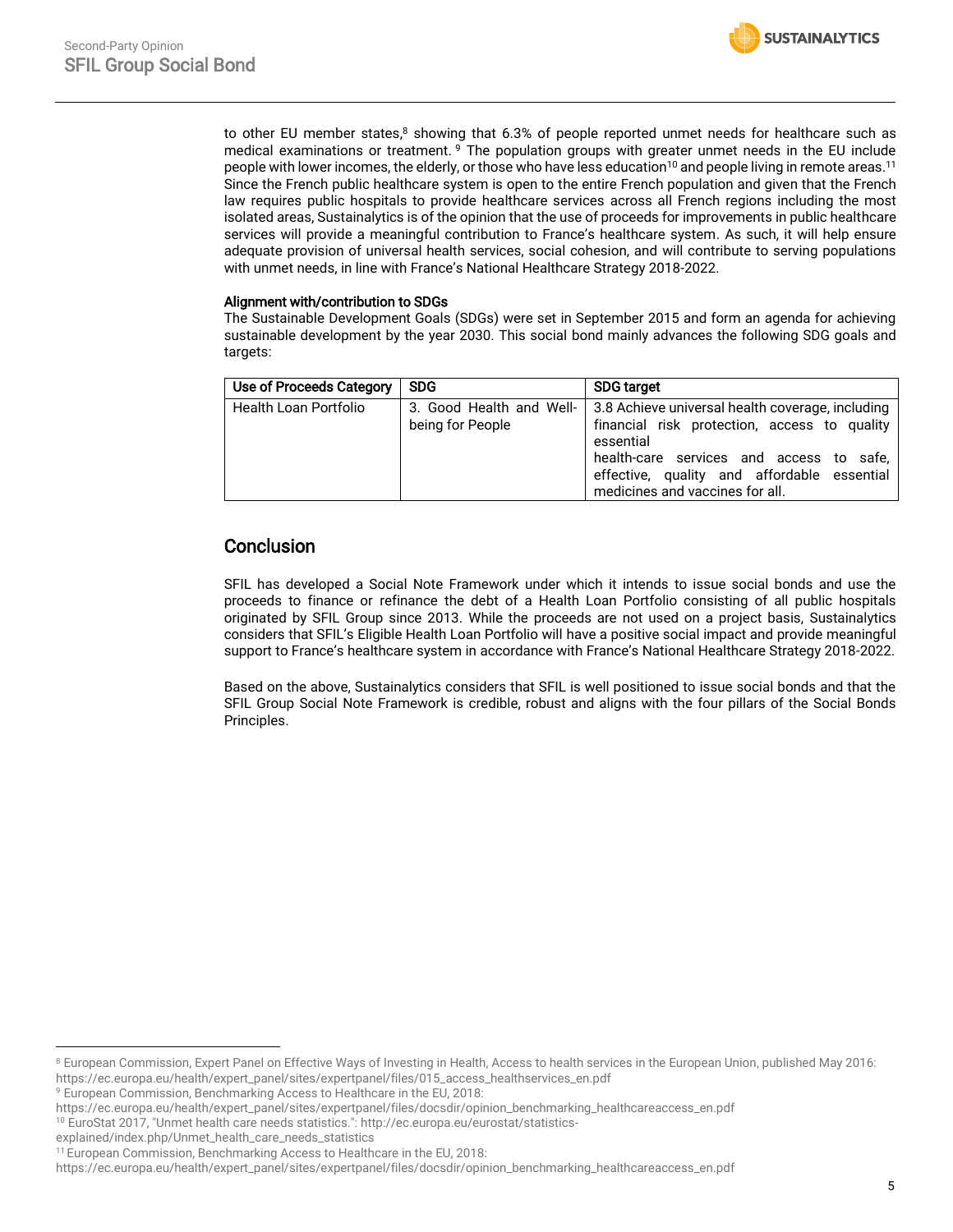# <span id="page-5-0"></span>Appendices

# Appendix 1: Social Bond/ Social Bond Programme -External Review Form Section 1. Basic Information

| Issuer name:                                                                                                                               | SEIL or CAFFIL                               |
|--------------------------------------------------------------------------------------------------------------------------------------------|----------------------------------------------|
| Social Bond ISIN or Issuer Social Bond Framework<br>Name, if applicable: [specify as appropriate]                                          | <b>SFIL Group Social Note Framework</b>      |
| Review provider's name:                                                                                                                    | Sustainalytics                               |
| Completion date of this form:                                                                                                              | 24 January 2019                              |
| Publication date of review publication: [where<br>appropriate, specify if it is an update and add<br>reference to earlier relevant review] | January 2019, originally published July 2018 |

## Section 2. Review overview

### SCOPE OF REVIEW

The following may be used or adapted, where appropriate, to summarise the scope of the review.

The review assessed the following elements and confirmed their alignment with the GBPs:

| ⊠ | Use of Proceeds        | ⊠ | Process for Project Evaluation and<br>Selection |
|---|------------------------|---|-------------------------------------------------|
| 冈 | Management of Proceeds | ⊠ | Reportina                                       |

#### ROLE(S) OF REVIEW PROVIDER

- $\boxtimes$  Consultancy (incl. 2<sup>nd</sup> opinion)  $\Box$  Certification ☐ Verification ☐ Rating
- □ Other *(please specify)*:

Note: In case of multiple reviews / different providers, please provide separate forms for each review.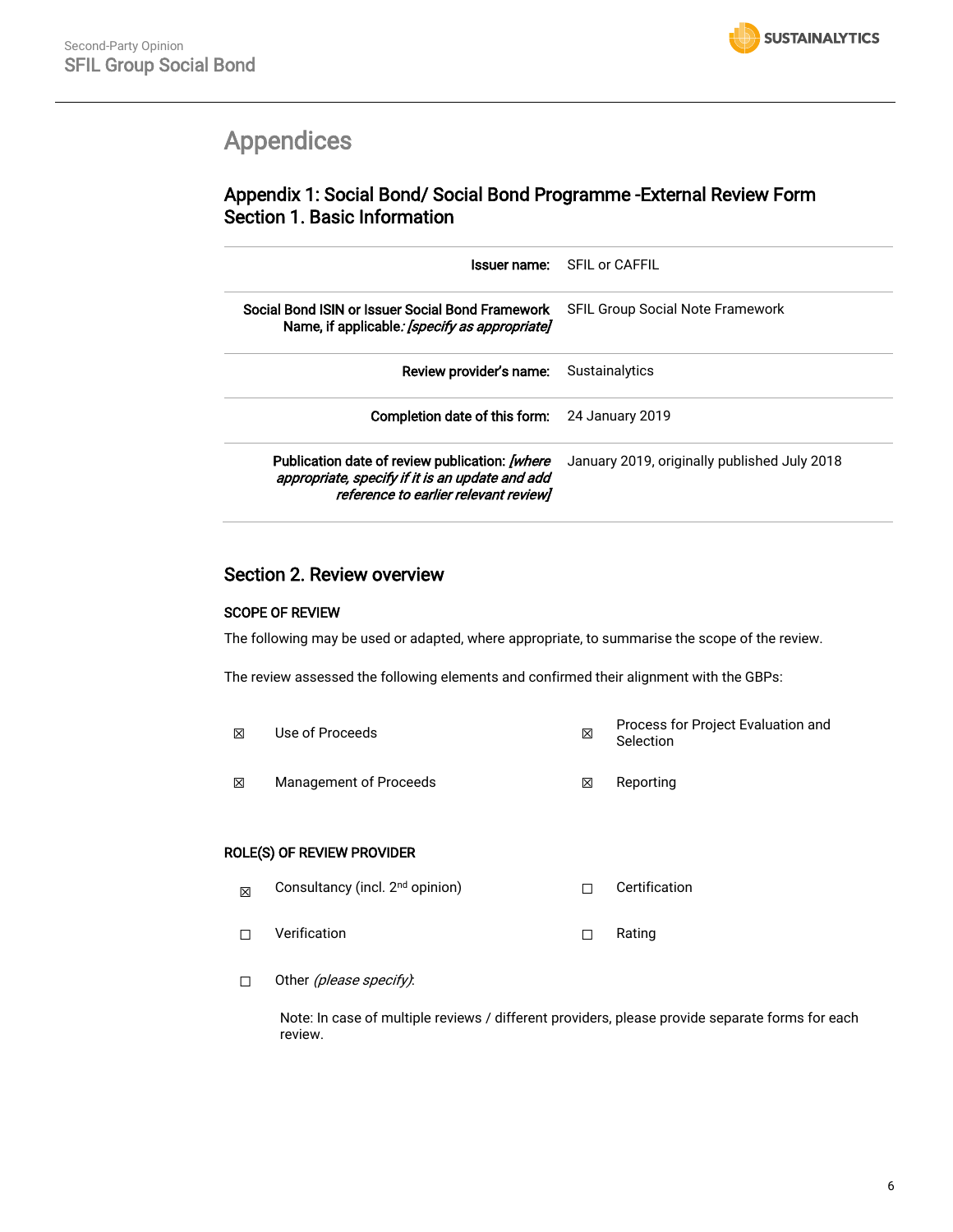#### EXECUTIVE SUMMARY OF REVIEW and/or LINK TO FULL REVIEW *(if applicable)*

Please refer to Executive Summary above.

## Section 3. Detailed review

Reviewers are encouraged to provide the information below to the extent possible and use the comment section to explain the scope of their review.

#### 1. USE OF PROCEEDS

Overall comment on section *(if applicable)*:

The use of proceeds category of the SFIL Group Social Note Framework (a Health Loan Portfolio consisting of all the public hospital loans originated by the company since 2013) is recognized as socially impactful by the Social Bond Principles. While the proceeds will not be used on a project basis, Sustainalytics considers the use of proceeds in hospitals to be impactful, especially given the SFIL's consideration of the healthcare added value of the public hospital in the selection process of eligible loans.

#### **Use of proceeds categories as per SBP:**

|   | Affordable basic infrastructure                                                                                                 | 冈 | Access to essential services                                      |
|---|---------------------------------------------------------------------------------------------------------------------------------|---|-------------------------------------------------------------------|
|   | Affordable housing                                                                                                              |   | Employment generation (through SME<br>financing and microfinance) |
|   | Food security                                                                                                                   |   | Socioeconomic advancement and<br>empowerment                      |
| П | Unknown at issuance but currently expected<br>to conform with SBP categories, or other<br>eligible areas not yet stated in SBPs |   | Other <i>(please specify)</i> :                                   |

If applicable please specify the social taxonomy, if other than SBPs:

#### 2. PROCESS FOR PROJECT EVALUATION AND SELECTION

Overall comment on section (if applicable):

SFIL established an internal two-step credit analysis as well as an internal scoring methodology which the company applies to all public hospital loans in order to assess the Healthcare Added Value and credit worthiness of a given public hospital prior to approving the specific loan. The selection process is executed by SFIL's Head of Investor Relations and the Treasury & Financial Markets Management SFIL confirmed that the Credit Risk Committee, comprising the CEO, CFO, CRO and internal audit committee, reviews all credit risk procedures and methodologies used to assess the Healthcare Added Value and credit worthiness of the loans. Sustainalytics considers this approach to be in line with market practices.

#### Evaluation and selection

- $\boxtimes$  Credentials on the issuer's social objectives  $\boxtimes$  Documented process to determine that
	- projects fit within defined categories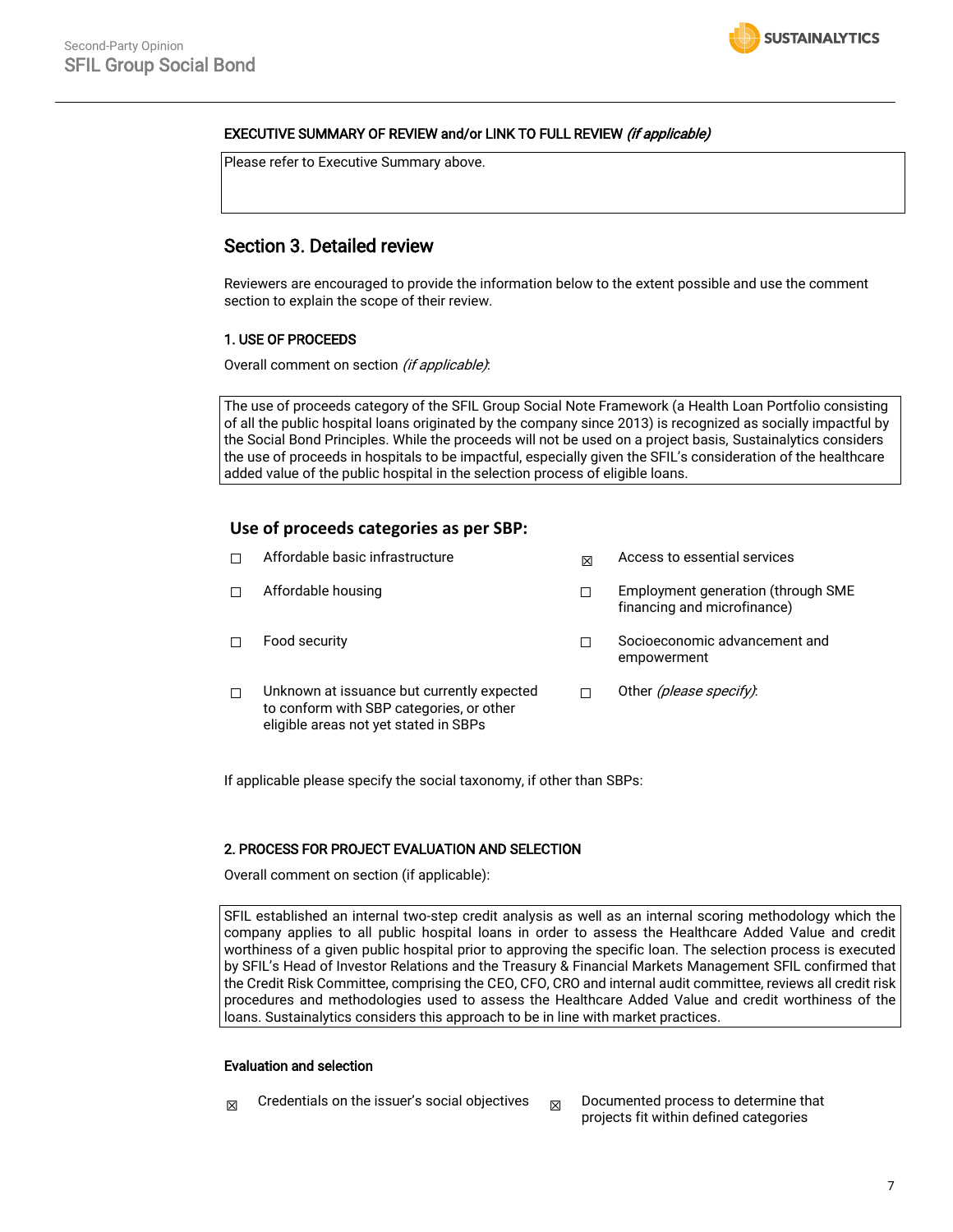

|                                                                                                                    | manage potential ESG risks associated |
|--------------------------------------------------------------------------------------------------------------------|---------------------------------------|
| Summary criteria for project evaluation and<br>Other <i>(please specify):</i><br>⊠<br>selection publicly available |                                       |

#### Information on Responsibilities and Accountability

- $\boxtimes$  Evaluation / Selection criteria subject to external advice or verification ☐ In-house assessment
- ☐ Other (please specify):

#### 3. MANAGEMENT OF PROCEEDS

Overall comment on section (if applicable):

SFIL will track its social bond proceeds internally through a register established to monitor its entire Health Loan Portfolio. SFIL will manage the bond proceeds as a portfolio and has confirmed that the total outstanding amount of the social bond proceeds will always be lower than the size of the Health Loan Portfolio. Pending full allocation of the funds, SFIL will invest the unallocated proceeds as per the company's treasury policy. Moreover, SFIL confirmed that an auditor will provide an annual confirmation of the social bond proceeds' allocation in line with the framework's eligibility criteria. Sustainalytics considers this process to be aligned with market practices.

#### Tracking of proceeds:

- $\boxtimes$  Social Bond proceeds segregated or tracked by the issuer in an appropriate manner
- $\boxtimes$  Disclosure of intended types of temporary investment instruments for unallocated proceeds
- □ Other (please specify):

#### Additional disclosure:

- $\Box$  Allocations to future investments only  $\Box$  Allocations to both existing and future investments ☐ Allocation to individual disbursements ☐ Allocation to a portfolio of
	- disbursements
- ☐ Disclosure of portfolio balance of unallocated proceeds □ Other (please specify):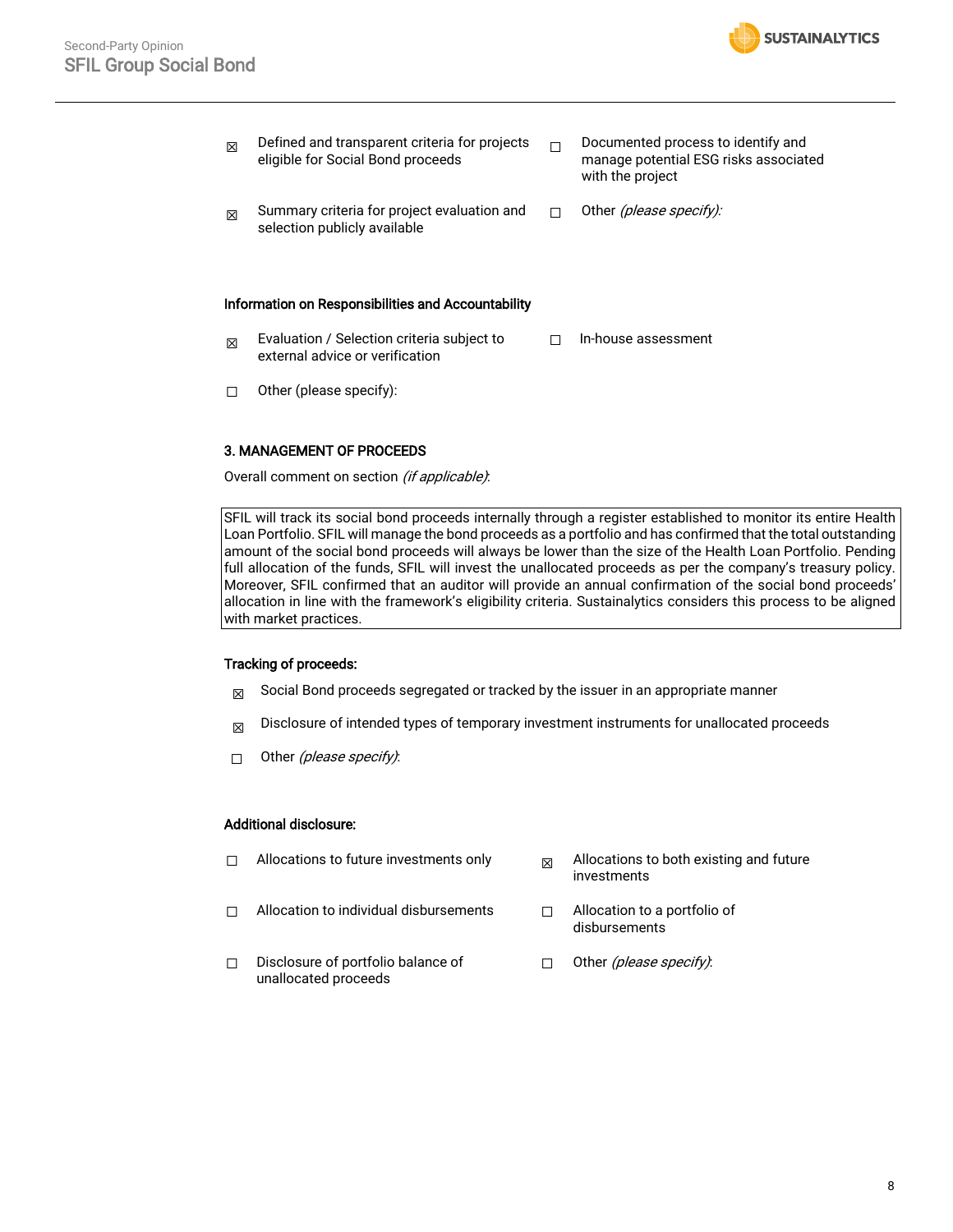

#### 4. REPORTING

Overall comment on section (if applicable):

SFIL commits to providing allocation reporting on an annual basis until proceeds are fully allocated and on a timely basis in case of material changes. The allocation report will provide relevant transaction information such as the total amount of proceeds allocated to the Health Loan Portfolio or others. This process is in line with market practices. With regards to impact reporting, SFIL will provide data on an annual basis including the hospital capacity generated (in number of spaces and beds) and the number of hospital stays. Sustainalytics views positively SFIL's efforts to provide relevant and quantifiable impact metrics and encourages the company to ensure that its impact report is published on a regular basis.

#### Use of proceeds reporting:

| □ | Project-by-project            |        | X                                                                                                            | On a project portfolio basis |                              |                                                   |  |
|---|-------------------------------|--------|--------------------------------------------------------------------------------------------------------------|------------------------------|------------------------------|---------------------------------------------------|--|
| □ | Linkage to individual bond(s) |        | П                                                                                                            | Other (please specify):      |                              |                                                   |  |
|   | Information reported:         |        |                                                                                                              |                              |                              |                                                   |  |
|   |                               | 冈      | Allocated amounts                                                                                            |                              | $\Box$                       | Social Bond financed share of total<br>investment |  |
|   |                               | 区      | Other (please specify): the<br>number of loans in the Health<br>Loan Portfolio and the average<br>loan life. |                              |                              |                                                   |  |
|   | Frequency:                    |        |                                                                                                              |                              |                              |                                                   |  |
|   |                               | 区      | Annual                                                                                                       |                              | П                            | Semi-annual                                       |  |
|   |                               | $\Box$ | Other (please specify):                                                                                      |                              |                              |                                                   |  |
|   | Impact reporting:             |        |                                                                                                              |                              |                              |                                                   |  |
| □ | Project-by-project            |        |                                                                                                              | X                            | On a project portfolio basis |                                                   |  |
| □ |                               |        | Linkage to individual bond(s)                                                                                | □                            |                              | Other (please specify):                           |  |
|   | Frequency:                    |        |                                                                                                              |                              |                              |                                                   |  |
|   |                               | 冈      | Annual                                                                                                       |                              | П                            | Semi-annual                                       |  |
|   |                               | $\Box$ | Other (please specify):                                                                                      |                              |                              |                                                   |  |
|   |                               |        | Information reported (expected or ex-post):                                                                  |                              |                              |                                                   |  |
|   | □Number of beneficiaries      |        |                                                                                                              |                              | П                            | <b>Target populations</b>                         |  |

⊠Other ESG indicators (please specify) hospital capacity generated (in number of spaces and beds) and the number of hospital stays: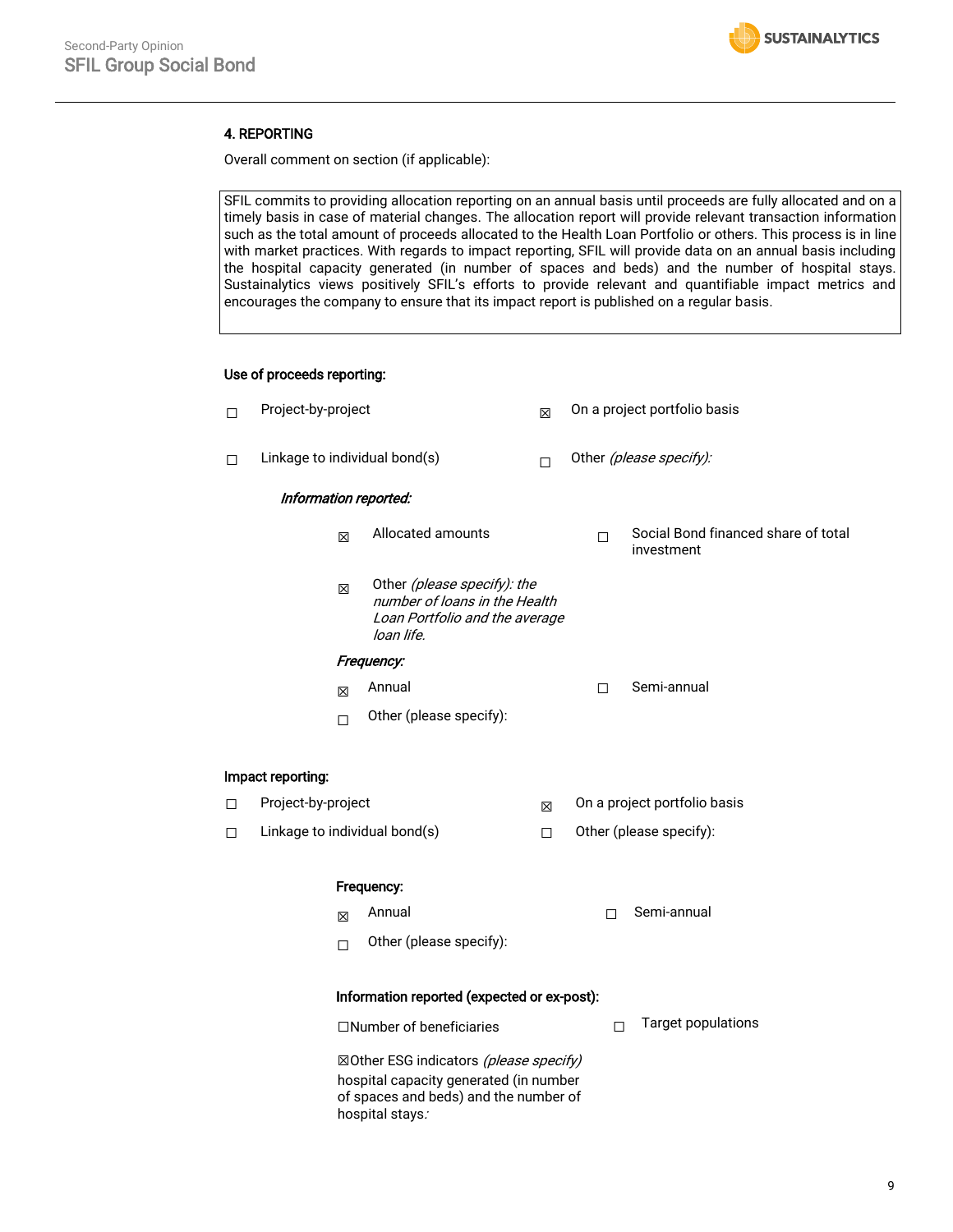#### Means of Disclosure

- ☐ Information published in financial report ☐ Information published in sustainability
- $\boxtimes$  Information published in ad hoc documents
- $\Box$  Reporting reviewed (if yes, please specify which parts of the reporting are subject to external review):

Where appropriate, please specify name and date of publication in the useful links section.

#### USEFUL LINKS (e.g. to review provider methodology or credentials, to issuer's documentation, etc.)

report

☐ Other (please specify):

#### SPECIFY OTHER EXTERNAL REVIEWS AVAILABLE, IF APPROPRIATE

#### Type(s) of Review provided:

- □ Consultancy (incl. 2<sup>nd</sup> opinion) □ □ Certification
- ☐ Verification / Audit ☐ Rating
- □ Other (please specify):

## Review provider(s): Date of publication: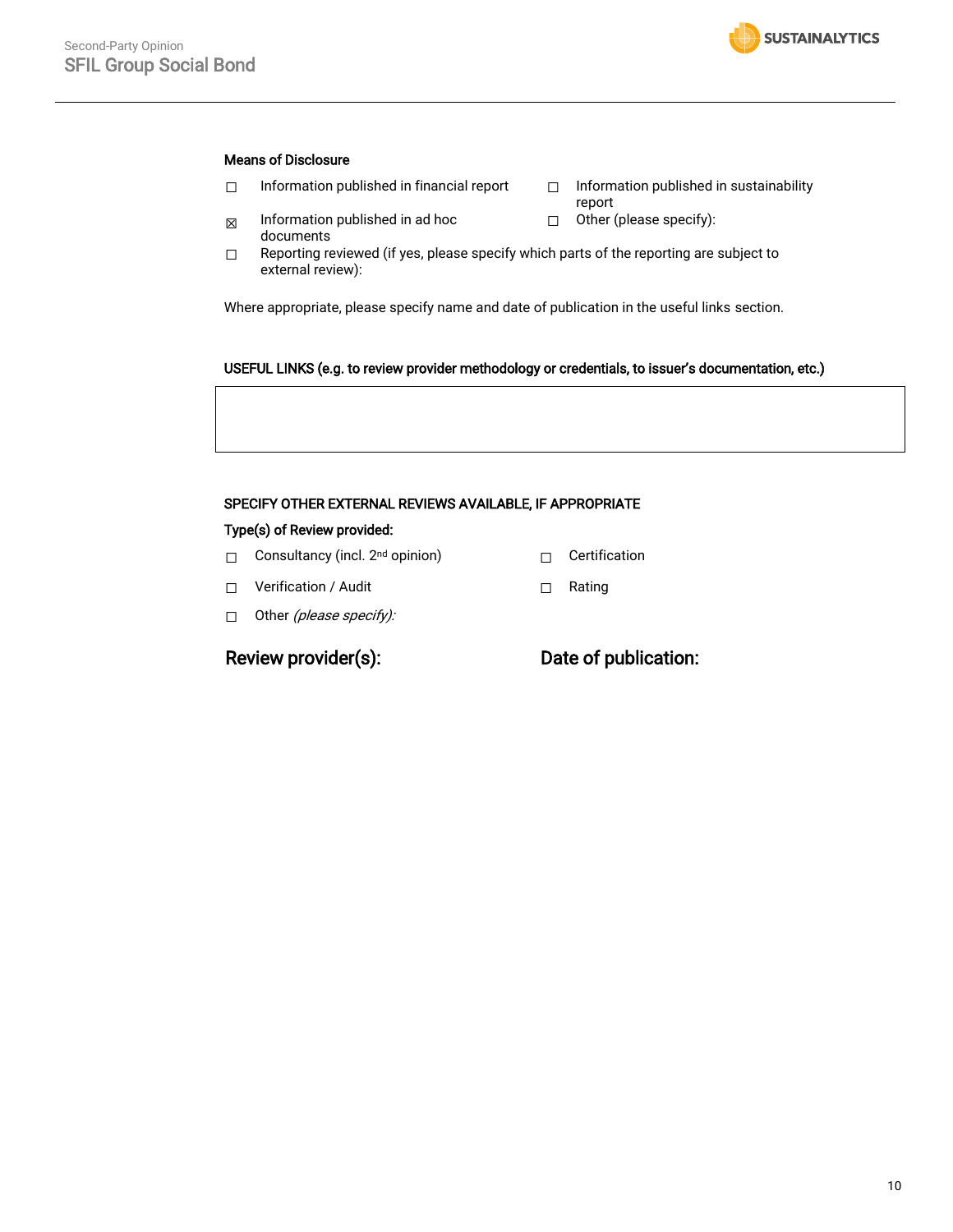

#### ABOUT ROLE(S) OF REVIEW PROVIDERS AS DEFINED BY THE SBP

- i. Second Party Opinion: An institution with social expertise, that is independent from the issuer may issue a Second Party Opinion. The institution should be independent from the issuer's adviser for its Social Bond framework, or appropriate procedures, such as information barriers, will have been implemented within the institution to ensure the independence of the Second Party Opinion. It normally entails an assessment of the alignment with the Social Bond Principles. In particular, it can include an assessment of the issuer's overarching objectives, strategy, policy and/or processes relating to social sustainability, and an evaluation of the social features of the type of projects intended for the Use of Proceeds.
- ii. Verification: An issuer can obtain independent verification against a designated set of criteria, typically pertaining to business processes and/or social criteria. Verification may focus on alignment with internal or external standards or claims made by the issuer. Also, evaluation of the socially sustainable features of underlying assets may be termed verification and may reference external criteria. Assurance or attestation regarding an issuer's internal tracking method for use of proceeds, allocation of funds from Social Bond proceeds, statement of social impact or alignment of reporting with the SBP, may also be termed verification.
- iii. Certification: An issuer can have its Social Bond or associated Social Bond framework or Use of Proceeds certified against a recognised external social standard or label. A standard or label defines specific criteria, and alignment with such criteria is normally tested by qualified, accredited third parties, which may verify consistency with the certification criteria.
- iv. Social Bond Scoring/Rating: An issuer can have its Social Bond, associated Social Bond framework or a key feature such as Use of Proceeds evaluated or assessed by qualified third parties, such as specialised research providers or rating agencies, according to an established scoring/rating methodology. The output may include a focus on social performance data, process relative to the SBP, or another benchmark. Such scoring/rating is distinct from credit ratings, which may nonetheless reflect material social risks.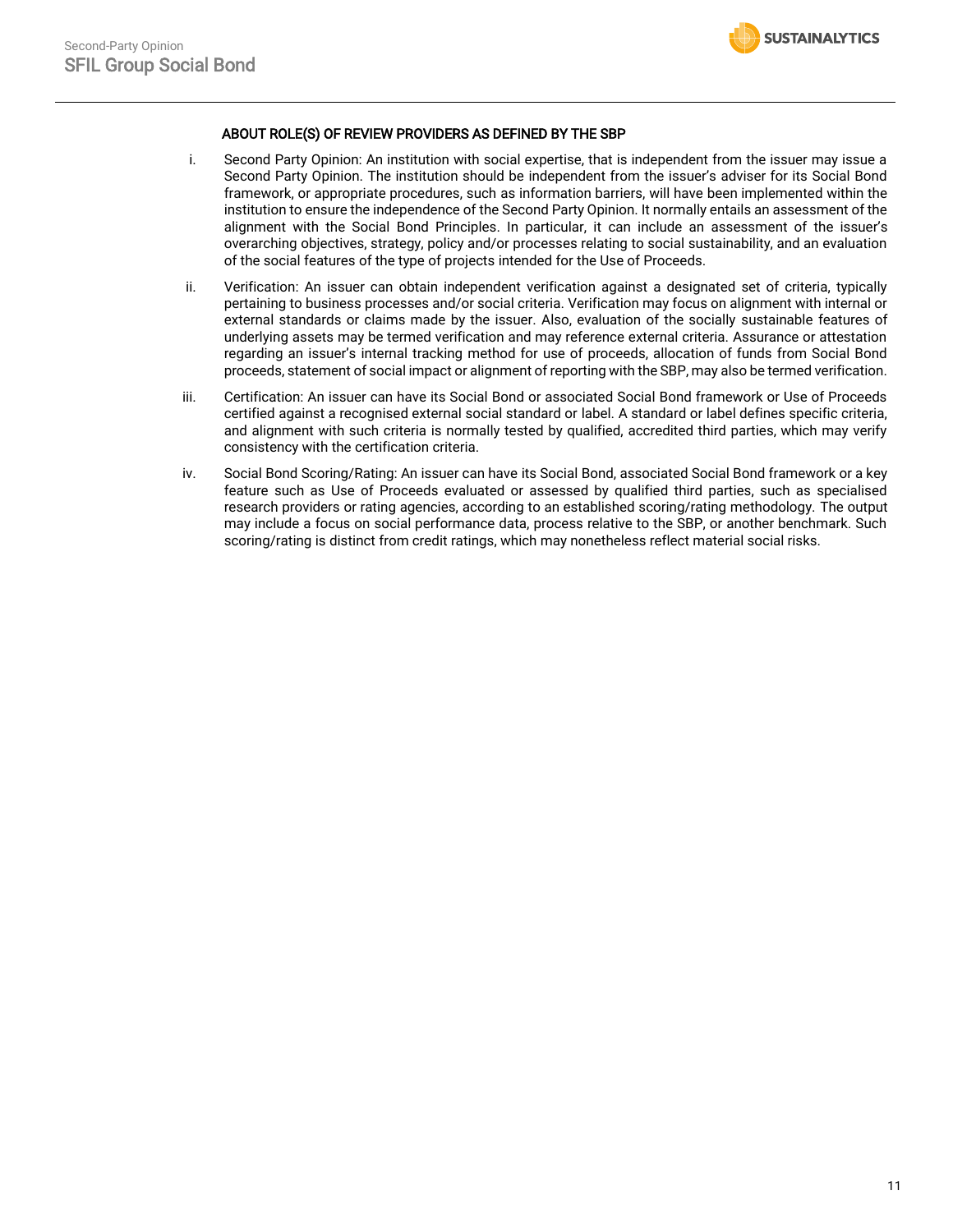

# Disclaimer

© Sustainalytics 2018. All rights reserved. No part of this second-party opinion (the "Opinion") may be reproduced, transmitted or published in any form or by any means without the prior written permission of Sustainalytics.

The Opinion was drawn up with the aim to explain why the analyzed bond is considered sustainable and responsible. Consequently, this Opinion is for information purposes only and Sustainalytics will not accept any form of liability for the substance of the opinion and/or any liability for damage arising from the use of this Opinion and/or the information provided in it.

As the Opinion is based on information made available by the client, Sustainalytics does not warrant that the information presented in this Opinion is complete, accurate or up to date.

Nothing contained in this Opinion shall be construed as to make a representation or warranty, express or implied, regarding the advisability to invest in or include companies in investable universes and/or portfolios. Furthermore, this Opinion shall in no event be interpreted and construed as an assessment of the economic performance and credit worthiness of the bond, nor to have focused on the effective allocation of the funds' use of proceeds.

The client is fully responsible for certifying and ensuring its commitments` compliance, implementation and monitoring.